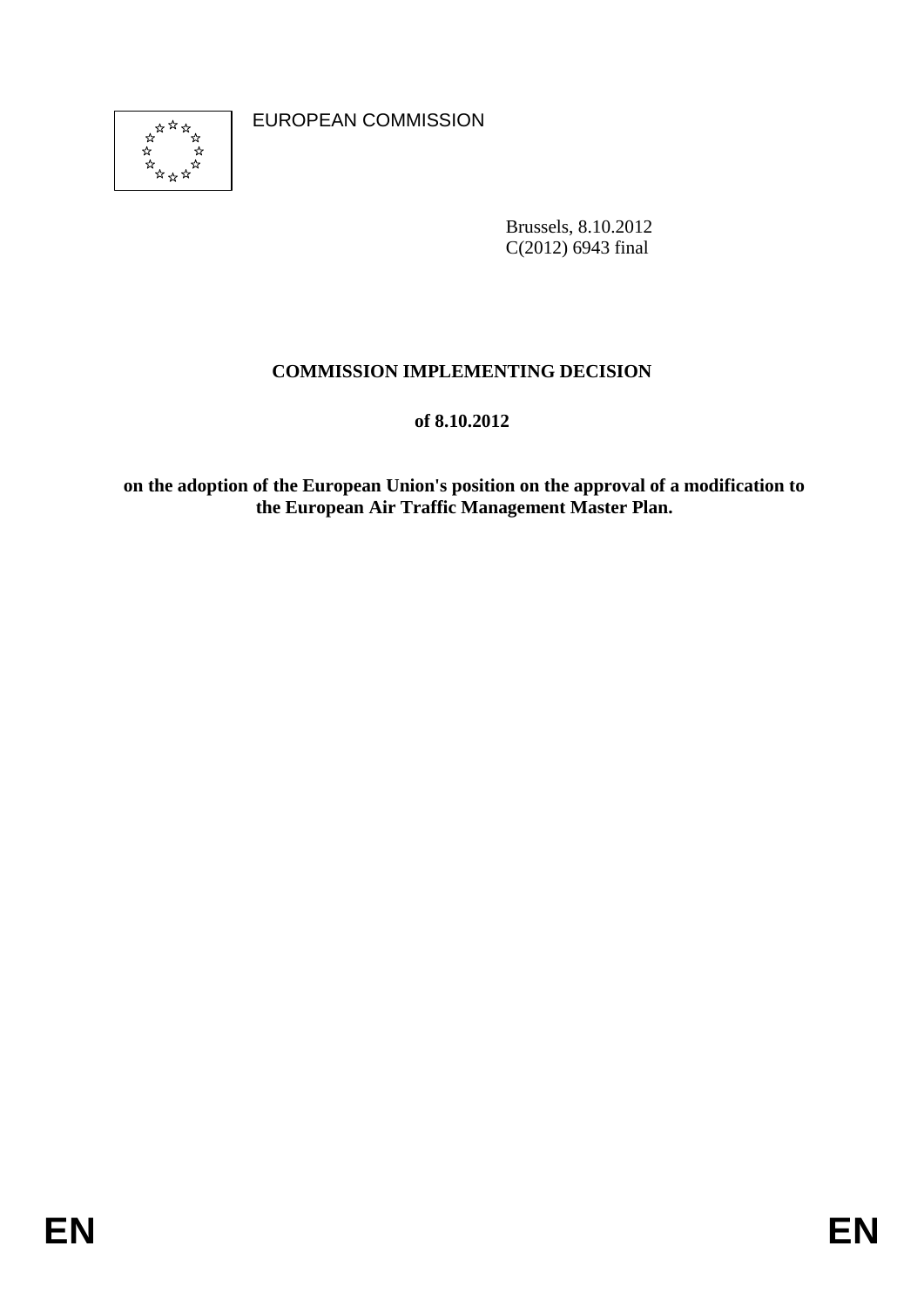#### **COMMISSION IMPLEMENTING DECISION**

#### **of 8.10.2012**

## **on the adoption of the European Union's position on the approval of a modification to the European Air Traffic Management Master Plan.**

#### THE EUROPEAN COMMISSION,

Having regard to the Treaty on the Functioning of the European Union,

Having regard to Council Regulation (EC)No  $219/2007<sup>1</sup>$ , and in particular Articles 5(2), 5(4) and 6(3) thereof,

Whereas:

- (1) The European Union, represented by the European Commission, is a founding member of the SESAR Joint Undertaking and has a seat on its Administrative Board.
- (2) The Executive Director of the SESAR Joint Undertaking has presented to the Administrative Board on 10 February 2012 a proposal for a significant modification of the European ATM Master Plan (Master Plan).
- (3) In accordance with Article 4(6) of the Statutes of the SESAR Joint Undertaking, decisions relating to the approval of modifications to the Master Plan must be voted for by the founding members.
- (4) The position of the European Union as regards decisions concerning the adoption or the significant modifications of the Master Plan is adopted by the European Commission after consulting the Single Sky Committee in accordance with Articles 5 and 7 of Decision 1999/468/EC.
- (5) The measures provided for in this Decision are in accordance with the opinion of the Single Sky Committee,

HAS DECIDED AS FOLLOWS:

## *Article 1*

The position of the European Union concerning the proposal of the SESAR Joint Undertaking for a modification of the Master Plan, set out in the Annex, is adopted.

## *Article 2*

The Commission authorises its representative on the Administrative Board of the SESAR Joint Undertaking to present this Decision as the European Union's position.

OJ L 064, 02/03/2007, p. 1-11.

 $\overline{1}$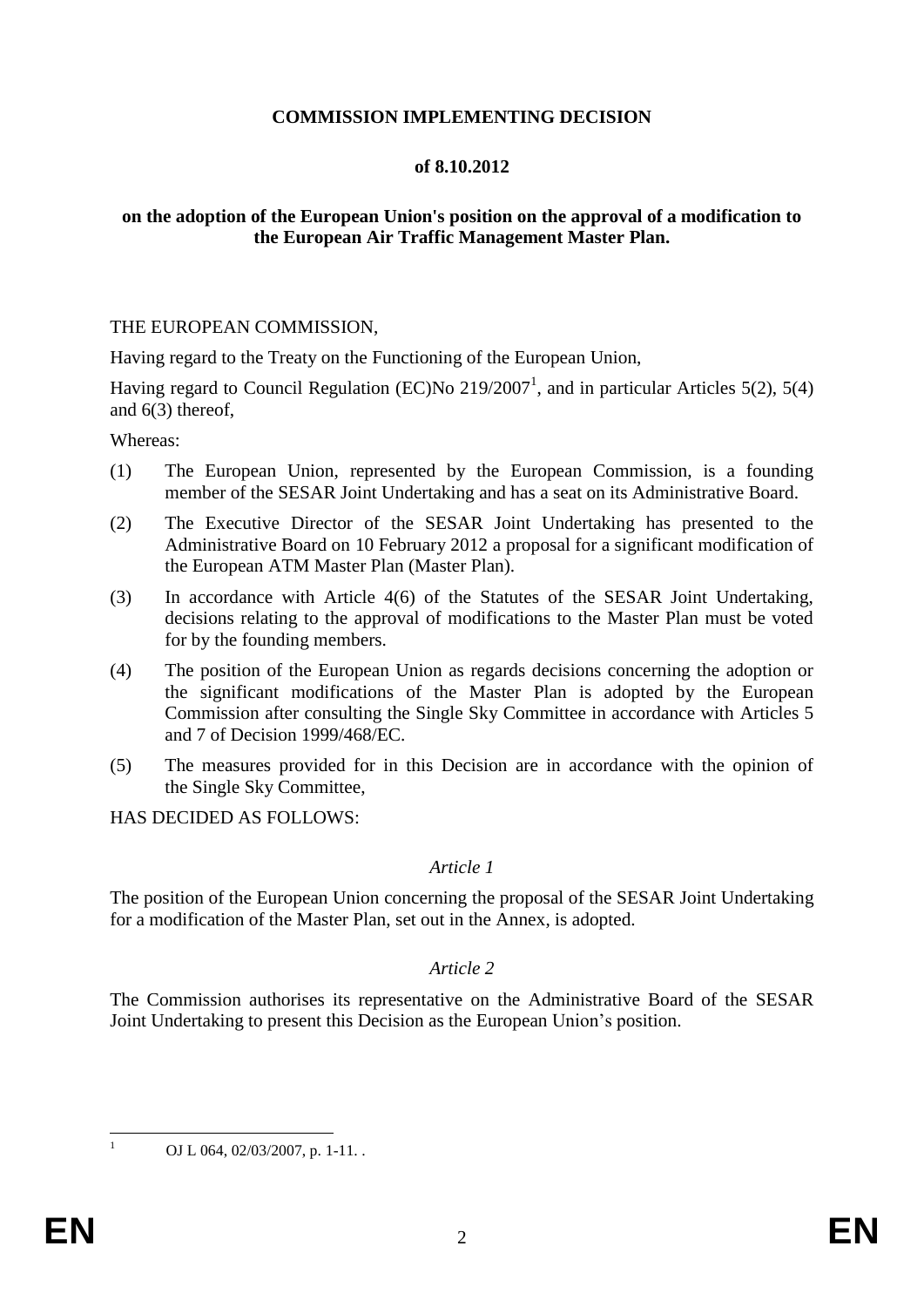Done at Brussels,

*For the Commission*

*Vice-President*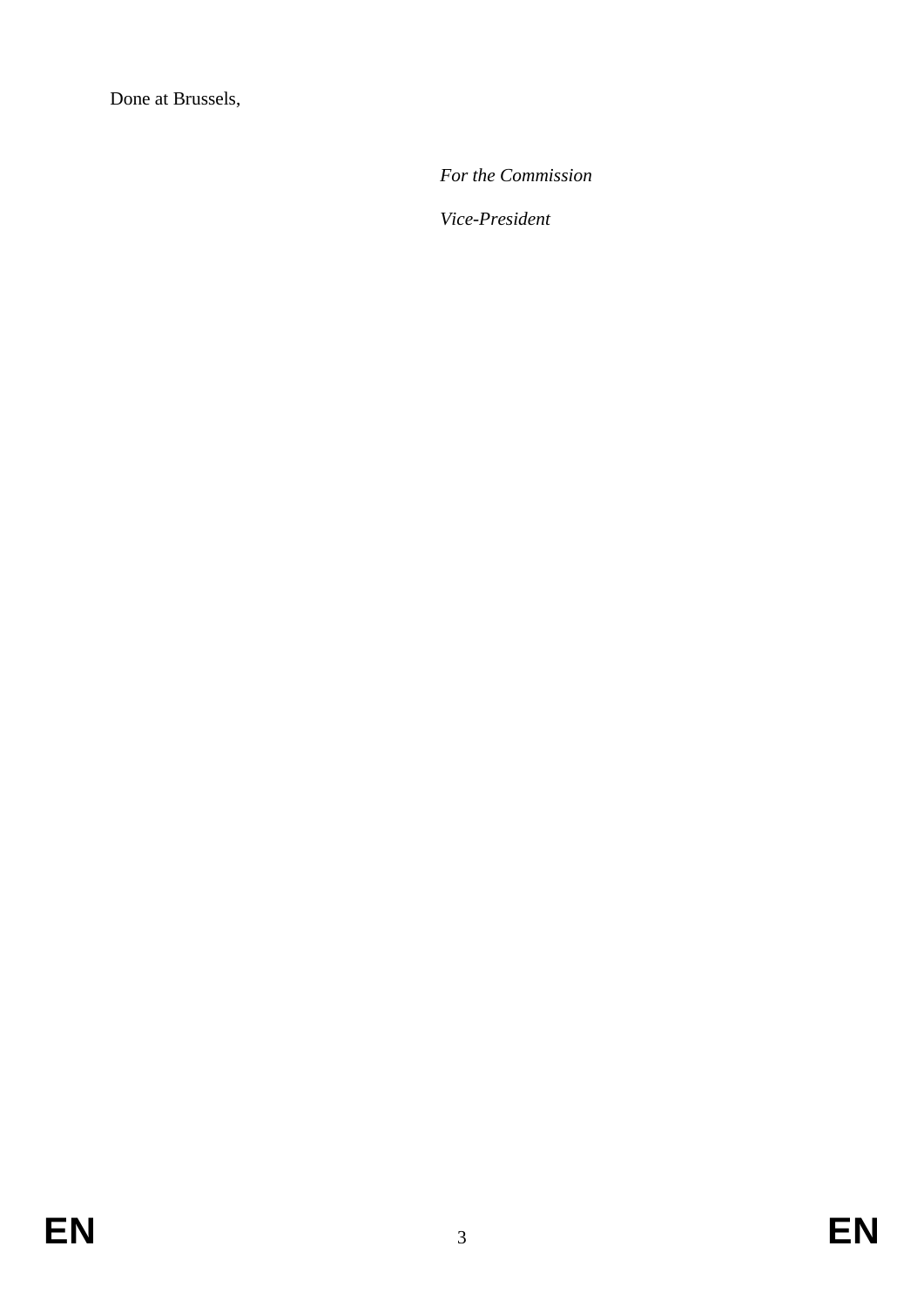## **ANNEX**

# **THE POSITION OF THE EUROPEAN UNION ON THE PROPOSAL OF THE SESAR JOINT UNDERTAKING FOR A MODIFICATION TO THE EUROPEAN ATM MASTER PLAN**

1. The EU welcomes the proposal (the proposal) to update the European ATM Master (Master Plan) and congratulates the SESAR Joint Undertaking on the work it has achieved within a limited time.

The EU wishes to emphasise that the Master Plan is and will remain an roadmap that will be adapted as necessary to provide a common basis for synchronised and coordinated performance-driven and deployment-oriented R&D activities.

The Master Plan is not intended to provide a basis for firm decisions on what should be deployed and when.

- 2. Although the proposal satisfies most of its expectations, the EU's approval is subject to the following requests and comments being taken into account by the SESAR Joint Undertaking:
	- (a) The stakeholders' executive summaries provide a valuable analysis of the Master Plan. The EU requests that the 4 executive summaries concerning airspace users, air navigation service providers, airport operators and the military be updated to reflect the latest improvements in the Master Plan included in the proposal and made accessible through the website of the Master Plan.
	- (b) In 2005, the Commission set high-level goals for the Single European Sky (SES) to be met by 2020 and beyond. In the current context, this vision remains the desired high-level political vision for SES and to which SESAR is a significant but not the only contributor. A review of these SES high-level goals should be organised, but at SES level. Consequently, the EU requests that the entire text in Chapter 2.1 of the proposal be replaced by the following text:

*'The SES High Level goals are political targets set by the Commission with the support of the Single Sky Committee. The scope of the SES High-Level Goals is the full ATM performance outcome resulting from the combined implementation of the SES pillars and instruments as well as industry developments not driven directly by the EU.* 

*In 2005, the Commission stated its political vision and set high-level goals for the SES to be met by 2020 and beyond. It should:*

- *enable a 3-fold increase in capacity which will also reduce delays both on the ground and in the air;*
- *improve safety by a factor of 10;*
- *enable a 10% reduction in the effects flights have on the environment and;*
- *provide ATM services to the airspace users at a cost of at least 50% less.*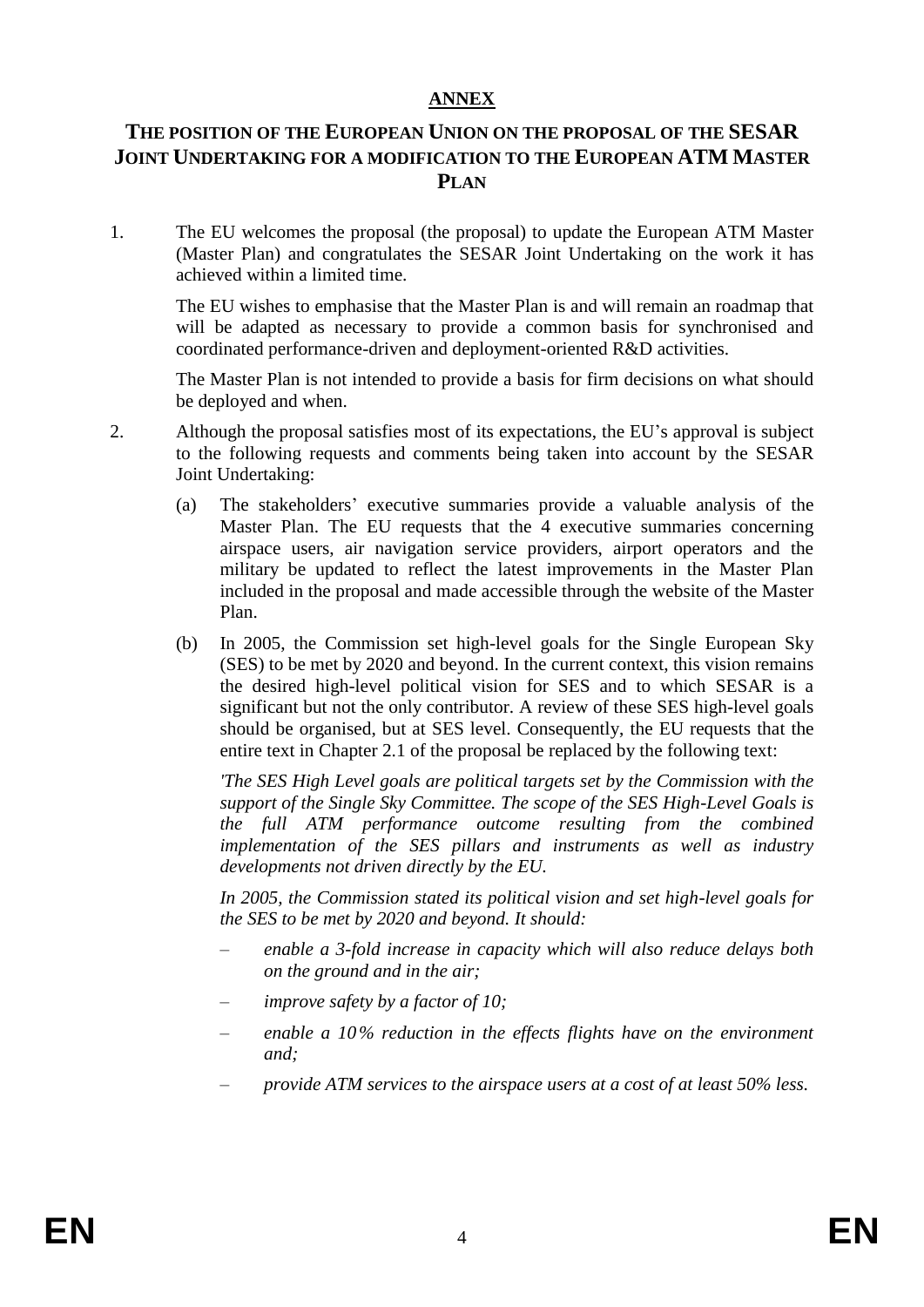*As early as 2008, the definition phase of SESAR concluded that with SESAR's contribution, SES could achieve the following targets by 2020<sup>2</sup>:* 

- *a 73% increase in capacity from 2004;*
- *an associated improvement in safety so that the total number of ATMinduced accidents and serious or risk bearing incidents would not increase despite traffic growth;*
- *a 10% reduction per flight in environmental impact compared to 2005; and*
- *a 50% reduction in cost per flight compared to 2004.*

*In the 2012 context, the '2005 vision' remains as the high-level, desired political vision for SES and one to which SESAR is a significant but not the only contributor. The other SES pillars will also contribute; for example, the Network Strategy Plan will specify contributions stemming from the Network Management Functions. Then, in line with this vision, the performance scheme and the associated reference periods bring further refinements, defining precise and binding, short-term or medium-term performance targets.*

*On the occasion of the Council's endorsement of the initial ATM Master Plan, it was agreed that the SESAR contribution to the high-level goals set by the Commission should be continuously reviewed by the SESAR Joint Undertaking and kept up to date through future versions of the ATM Master Plan.*

*Today, as a direct consequence of this continuous review and based on early results from the development phase, SESAR is now targeting for deployment baseline and step 1 to enable, as compared to 2005 performance:*

- *a 27% increase in air-space capacity;*
- *an associated improvement in safety so that the total number of ATMinduced accidents and serious or risk bearing incidents does not increase despite traffic growth generated by SESAR (i.e. through air-space and airport-capacity increase);*
- *a 2.8% reduction per flight in environmental impact;*
- *a 6% reduction in cost per flight.*

*More details of SESAR's contribution are provided in Chapter 2.4.'*

(c) The SES strategic performance objectives aim to interpret SES high-level goals in terms of more practical and measurable Key Performance Indicators (KPI) that are relevant for defining research and development (R&D) activities and validation targets. However, the KPIs used to define strategic objectives in Chapter 2.2.2/Table 1 and the validation targets in Chapter 2.4.2/Figures 4 to 8 of the proposal are slightly different. Considering the comments raised by this issue, the EU requests that the text in Chapter 2.2.2 be replaced by the following one:

*'The European Commission high-level goals for SES provide the political vision of the performance-driven approach. They should be complemented by more specific and measurable Key Performance Indicators (KPIs) to capture* 

 $\frac{1}{2}$ 

*SESAR Master Plan, April 2008 (D5), §2.1.1.*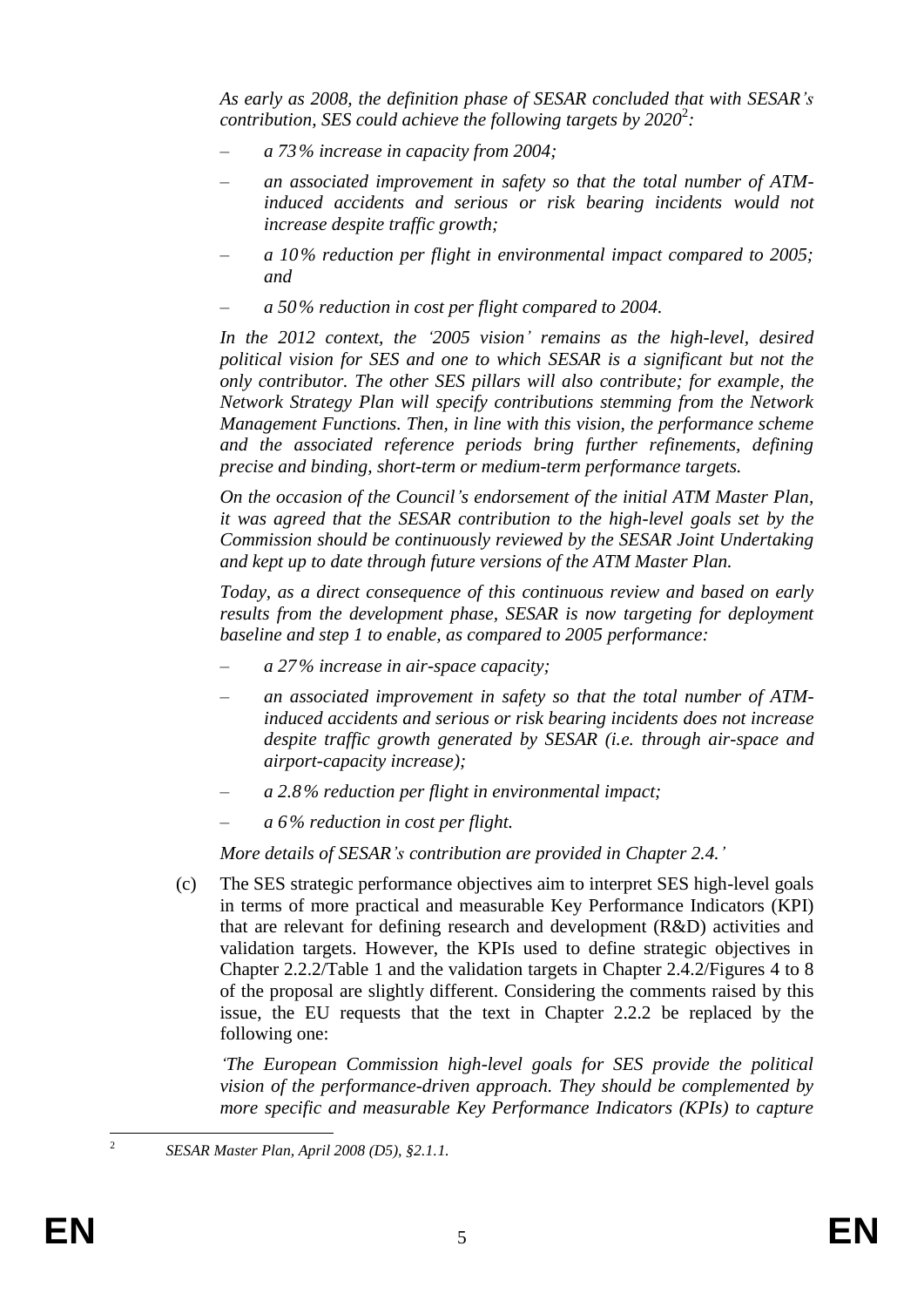*network performance trends and define success criteria. This need is met by the following strategic performance objectives. They reconcile the SES highlevel goals with more practical and measurable KPIs of greater relevance to the definition of R&D activity (SESAR). They are set out in Table 1, based on the best current estimation of traffic growth.*

*Since the SES high-level goals are general in nature, they need to be interpreted and re-expressed. The proposed Strategic Performance Objectives are driven by the SES high-level goals and set in accordance with the performance targets of the performance scheme. Therefore, they provide the more measurable and practical long-term guidance that can serve as the basis for R&D and long-term deployment planning. The proposed Strategic Performance Objectives are of an indicative nature, whereas medium-term and short-term deployment is driven by binding Performance Scheme targets.'*

*Table 1: Proposed Strategic Performance Objectives at European Network Level and SESAR Contribution<sup>3</sup>*

| Key<br><i>Performance</i><br><b>Area</b><br>(KPA)<br><b>Safety</b> | <b>Key Performance Indicator</b><br>(KPI)<br>Improve safety performance by a factor of 10 | <b>Strategic Objectives</b><br>(as compared to<br>2005)     | <b>SESAR</b><br><b>Baseline</b> + Step<br>1 Contribution<br>(as compared to<br>20051          |
|--------------------------------------------------------------------|-------------------------------------------------------------------------------------------|-------------------------------------------------------------|-----------------------------------------------------------------------------------------------|
| ECAC annual<br>accidents                                           | No increase in the number of<br><i>accidents with ATM</i><br>contribution per annum       | No increase $-$<br><i>irrespective of traffic</i><br>growth | No increase $-$<br><i>irrespective of</i><br>traffic increase<br>addressed by<br><b>SESAR</b> |
| Safety risk                                                        | Safety risk per flight hour                                                               | No increase $-$<br>irrespective of traffic<br>growth        | $-40\%$                                                                                       |

| Capacity             | Enable a 3-fold increase in ATM capacity to be deployed where needed |            |         |
|----------------------|----------------------------------------------------------------------|------------|---------|
| Airspace<br>capacity | <i>En-route capacity</i>                                             | $x\bar{3}$ | $+27\%$ |
| Airport capacity     | Runway capacity for best-in-<br>class Airports                       |            | $+14\%$ |

*Sources for 2005 and 2010 values: Safety, Environment — PRR2010; Delay — PRR2004 & PRR2010; Cost Efficiency — derived from PRR2004 & draft PRR2011.*

 $\frac{1}{3}$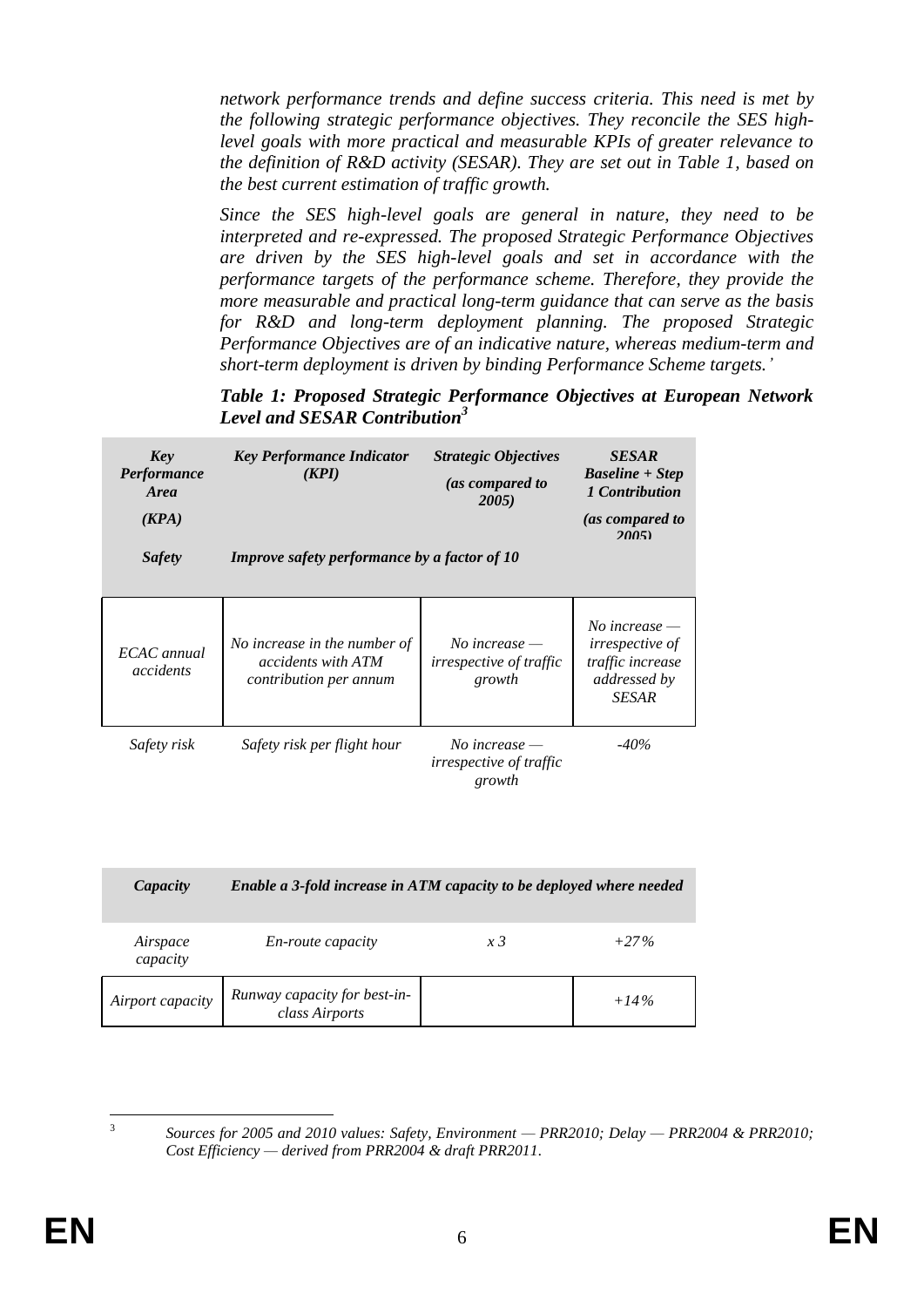| <i><b>Environment</b></i>                                                                                                | Enable a 10% reduction in the effects flights have on the environment                 |         |          |
|--------------------------------------------------------------------------------------------------------------------------|---------------------------------------------------------------------------------------|---------|----------|
| <b>Flight Efficiency</b>                                                                                                 | Gate-to-gate overall ANS<br>related $CO2$ Emissions Index<br>$(2005=100;$ per flight) | $-10\%$ | $-2.8\%$ |
| <b>Cost Efficiency</b><br><b>Provide ATM services at a unit cost to the airspace users which is at</b><br>least 50% less |                                                                                       |         |          |
| Direct ANS Cost<br>per Flight                                                                                            | Total annual en-route and<br>Terminal ANS cost in Europe,<br>$\epsilon$ 2005/flight   | $-50\%$ | $-6\%$   |

*The KPIs defined in the above table differ from the KPIs of the Performance Scheme. For reference, the Performance Scheme RP1 EU-wide targets are:*

- *Environment / Flight efficiency: improve by 0.75 points the horizontalflight efficiency indicator (as compared to 2009)*
- Cost-efficiency: achieve an average en-route Determined Unit Rate<sup>4</sup> of *€53.92 in 2014, as against €59.97 in 2011 (in euros at 2009 prices)*
- *Capacity: reduce en-route ATFM delay to 0.5 minutes per flight*

*Beyond the performance improvement expected from the Deployment Baseline, achieving the 2014 performance targets will require significant improvements driven by other SES initiatives — notably a performance scheme, FABs and cooperative initiatives coordinated through the Network Strategy Plan. SESAR capabilities currently under development are expected to contribute in the medium term.'*

(d) The notion of essential operational changes will be key in building the future deployment programme through which the Master Plan will be implemented. Those essential changes must be unambiguously identified in Chapters 3.3, 3.4 and 3.5 of the proposal. Consequently, the EU requests that the table below be inserted as an Annex to the Master Plan, with cross references to Chapters 3.2 to 3.5 as needed.

 $\overline{a}$ 4

*The Determined Unit Rate KPI adopted by the Performance Scheme in RP1 sets a target on En-route ANS cost per Service Unit. The strategic performance objective KPI of cost per flight is wider in scope as it also covers the Terminal navigation costs, for which 'flights' is a more appropriate denominator.*.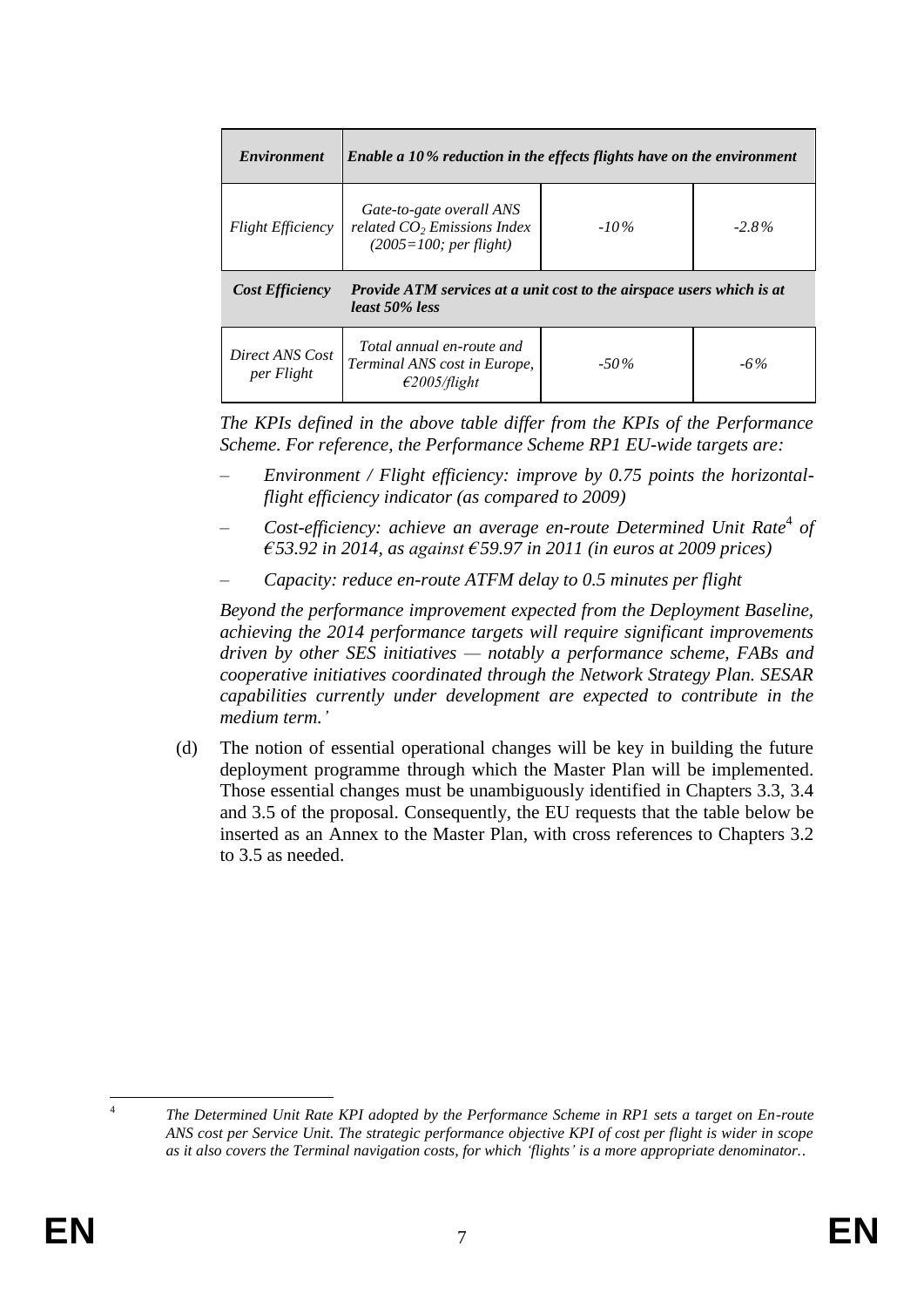|                                                          |                                                                                                                           | <b>Essential Operational Changes</b>                                      |  |
|----------------------------------------------------------|---------------------------------------------------------------------------------------------------------------------------|---------------------------------------------------------------------------|--|
| <b>Key features</b>                                      | <b>Baseline</b> or<br><b>Baseline supporting STEP 1</b>                                                                   | <i><b>STEP1</b></i>                                                       |  |
| Moving from air-<br>space to 4D trajectory<br>management | <b>Baseline only:</b><br>Approach Procedure with<br>Vertical Guidance (APV)                                               | Trajectory management                                                     |  |
|                                                          | <b>Baseline supporting STEP 1:</b>                                                                                        | and business/mission<br>trajectory                                        |  |
|                                                          | Civil/Military Air-space<br>& aeronautical data<br>coordination                                                           | System interoperability<br>with A/G data sharing                          |  |
|                                                          | A/G data link                                                                                                             | Free routing                                                              |  |
|                                                          | <b>CPDLC</b>                                                                                                              |                                                                           |  |
| Traffic<br>synchronisation                               | <b>Baseline supporting STEP 1:</b><br><b>Basic AMAN</b>                                                                   | $I4D+CTA$<br>Integrated AMAN,<br>DMAN & extended<br><b>AMAN</b> horizon   |  |
|                                                          | <b>Baseline only:</b>                                                                                                     |                                                                           |  |
| <b>Network</b><br>Collaborative                          | Basic dynamic<br>sectorisation                                                                                            | Network operation                                                         |  |
| Management and<br>Dynamic/Capacity                       | <b>Baseline supporting STEP 1:</b>                                                                                        | planning                                                                  |  |
| Balancing                                                | <b>Basic network operation</b><br>planning                                                                                |                                                                           |  |
|                                                          | <b>Baseline supporting STEP 1:</b>                                                                                        |                                                                           |  |
| <b>SWIM</b>                                              | exchange models                                                                                                           | <b>Initial SWIM services</b>                                              |  |
|                                                          | IP based network                                                                                                          |                                                                           |  |
|                                                          | <b>Baseline only:</b>                                                                                                     |                                                                           |  |
|                                                          | Continuous Climb<br>Departure (CCD)                                                                                       | Surface management                                                        |  |
| <b>Airport Integration</b><br>and Throughput             | Continuous Descent<br>Approach (CDA)                                                                                      | integrated with arrival<br>and departure                                  |  |
|                                                          | <b>Baseline supporting STEP 1:</b><br><b>Airport CDM</b>                                                                  | Airport safety nets                                                       |  |
|                                                          | A-SMGCS levels 1&2                                                                                                        |                                                                           |  |
| <b>Conflict Management</b><br>and Automation             | <b>Baseline only:</b>                                                                                                     |                                                                           |  |
|                                                          | Performance Based<br>$Navigation(PBN)$ —<br>optimised Required<br><b>Navigation Performance</b><br>(RNP) route structures | Enhanced decision-<br>support tool and<br>performance-based<br>navigation |  |
|                                                          | <b>Short Term Conflict Alert</b><br>(STCA)                                                                                | Conflict detection and                                                    |  |
|                                                          | <b>Baseline supporting STEP 1:</b>                                                                                        | resolution                                                                |  |
|                                                          | <i>Initial controller</i><br>assistance tools                                                                             |                                                                           |  |

#### *Table 16: Synthesis of SESAR baseline and step 1 essential operational changes*

(e) The EU requests that the SESAR Joint Undertaking perform an intermediate Master Plan update, to be approved by mid-2013, focused on the business view. In particular, the campaign shall address the following issues: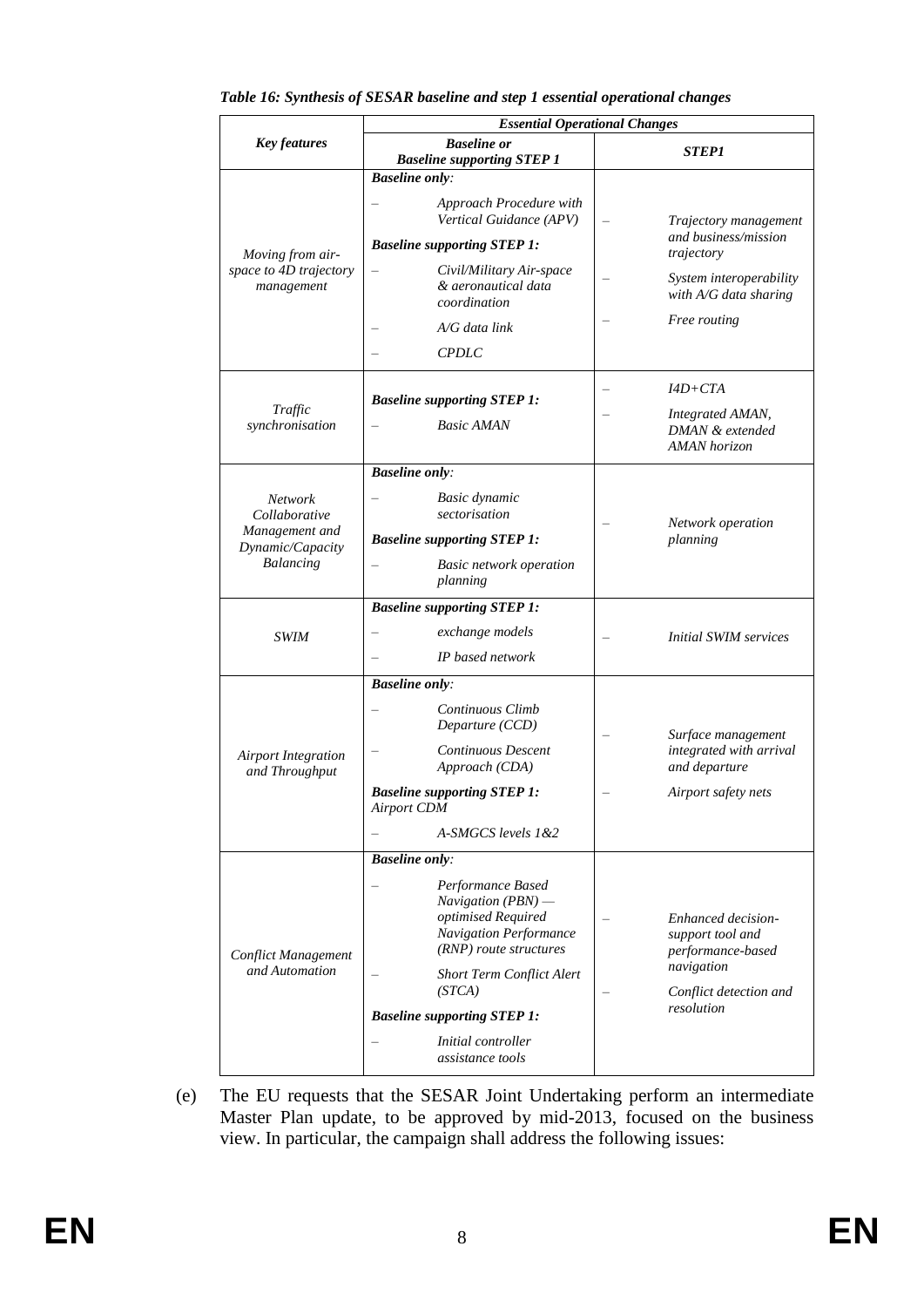- inclusion of consolidated costs for all stakeholders for baseline and step 1, in particular an assessment of the 'realistic cost' for air navigation service providers<sup>5</sup> and the inclusion of military costs;
- inclusion of time allocation in accordance with stakeholders' road maps in the deployment view;
- providing broad figures of the costs for steps 2 and 3;
- clarify assumptions, in particular the 'reference' scenario against which the 'basic' and 'target' scenarios for step 1 are compared;
- assessment of the benefits for all stakeholders building on the SESAR Joint Undertaking's latest validation results of release 2012 and the performance assessment;
- assessment of the outcome of ICAO's Air Navigation Conference 2012;
- update of the SESAR risk-management plan and refinement of its mitigation actions.

The EU further requests that a sentence is inserted in the update 2012 of the Master Plan to inform about the upcoming ad-hoc update 2013 and highlight the information subject to the update 2013.

- (f) The EU requests that the next full update of the Master Plan:
	- Includes reporting on achieved results in implementing the Master Plan: the Master Plan is to provide high level information on SESAR's achievements by the date of the update, both for R&D and deployment, including comparing validation results with the validation targets and a proposal for additional activities to address potential performance gaps;
	- Assesses the validity of the essential operational changes based on additional validation results, agreed second reference period (RP2) performance targets and early consideration of potential third period (RP3) performance targets;
	- Further refines stakeholder's roadmaps through a better analysis of ground systems evolution cycles;
	- Further analyses the regulatory and standardisation framework proposed in the Master Plan, including safety regulation activities by the European Aviation Safety Agency, and takes into account any additional regulatory and standardisation actions decided by the Single Sky Committee;
	- Assesses the consistency of the Network Strategy Plan with the Master Plan, ensuring in particular the same classification of the operational changes which are common to both plans (essential/priority or nonessential/non-priority). For instance: 'Dynamic sectorisation' is a priority change according to the draft Network Strategy Plan whereas it is not an essential change in the proposal. Such inconsistencies are to be resolved jointly by the SESAR Joint Undertaking and the Network Manager;

 $\overline{5}$ The cost for air navigation service providers might be included already in this update cycle 2012 of the Master Plan with an explanatory note.